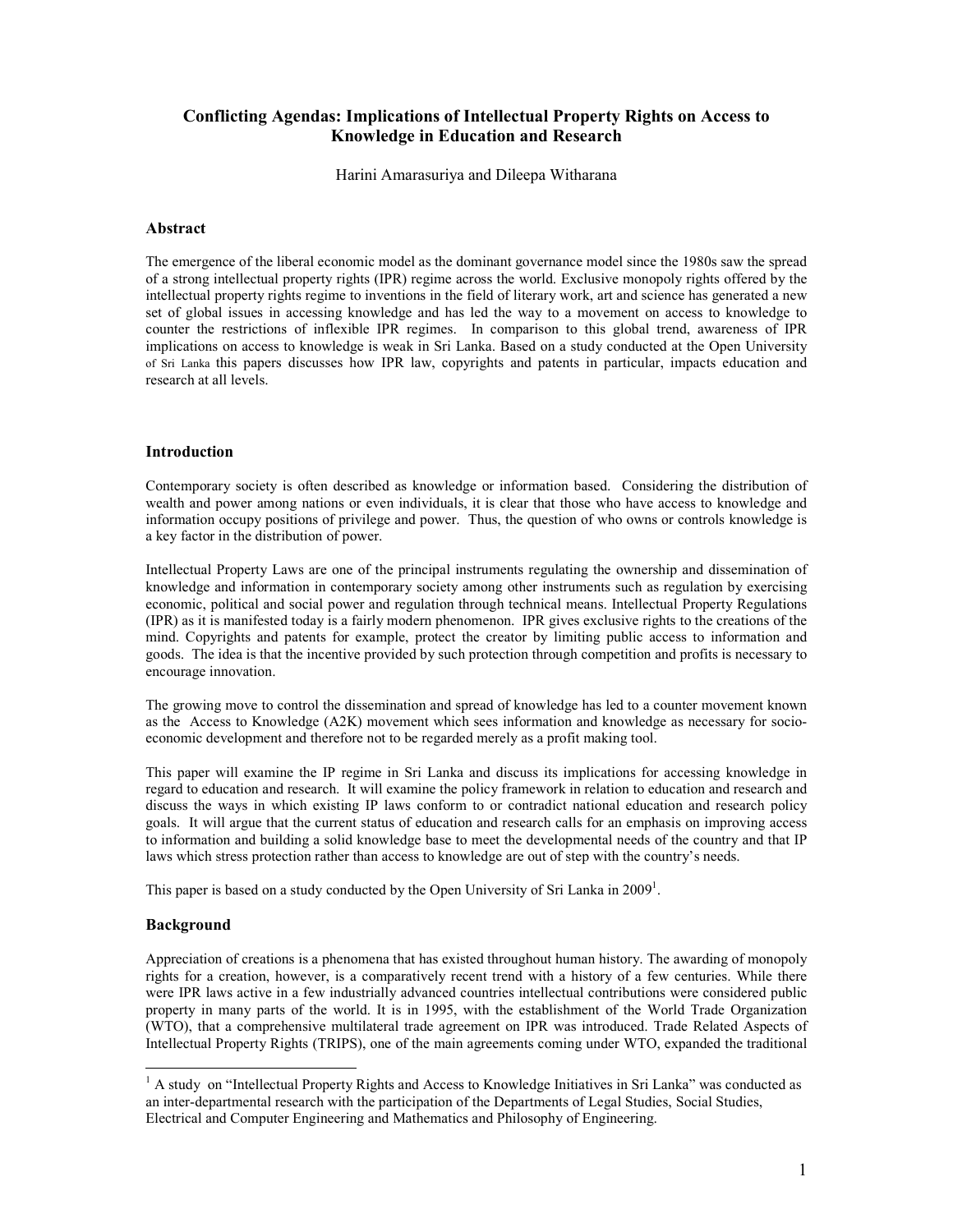coverage of literary, scientific and artistic creations to incorporate areas such as computer software and even life forms. TRIPS establishes minimum standards for various IPR tools such as copyrights, trade marks, patents, industrial designs, geographical indications, trade secrets and integrated circuits. TRIPS is based on and supplements the Paris, Rome and Washington Conventions in their respective fields (Correa, 2000). TRIPS also requires WTO member countries to introduce local legislature or to revise existing legislature on IPR in line with minimum standards set by the global framework. By revising the law that existed so far, Sri Lanka introduced its new intellectual property rights law in 2003 through an Act of Parliament.

As mentioned earlier, IP flows from a belief that granting a monopoly for creators provides them with an incentive to be innovative. This belief is based on a particular theory of neo classical economics that states that all members of society share the same values of individualism and the pursuit of a greater share of material goals. Competition therefore is a natural state for human beings engaged in pursuing their self interested goals and satisfaction. This theory also states that human agents engage in rational economic behaviour and private property is a crucial component of this rational behaviour: unless individuals are guaranteed their rights to the profits and results of their efforts they would not be motivated to work hard and be innovative (Kabeer, 1995).

However, it can be argued that this world view which places individualism and self interest as the primary motivations behind human agency is but only one explanation of human agency. Collective goals or non material goals such as maintenance of relationships can be equally powerful motivations for human agency. Furthermore, when the pursuit of self interested goals consistently leaves less powerful groups of people or individuals worse off or not benefiting equally from such goals, then indeed the whole rationality or even ethics of such values need to be questioned. Thus, the rationality of protecting information and knowledge in a situation where access to information and knowledge may be more urgent needs to be critically viewed.

While the study on which this paper is based considered both formal and traditional knowledge systems, for the purpose of this paper, only formal knowledge systems will be considered. The formal education system, that is the primary, secondary and tertiary education system in Sri Lanka is therefore considered as the main mechanism through which knowledge is disseminated and to a certain extent generated as well. The research environment in Sri Lanka within the education sector as well as publicly funded research agencies will also be considered.

We will now turn towards the policy environment and current state of the formal education and research sector in Sri Lanka.

## The Education and Research Structure

There are several cycles in the education structure in Sri Lanka: primary cycle (grades 1-5), junior secondary cycle (6-9), senior secondary (10-13), tertiary education, and technical and vocational training. Legislation in 1997 made education compulsory up to Grade 9. Entry into technical and vocational training is possible after completing Grade 9 and at Grade 11 after completing the Ordinary Level national examination. To qualify for tertiary education and training students have to successfully complete the Advanced Level national examination at Grade 13 or to be graduated from a technical institution (ADB, 2007). While the establishment of private schools up to Grade 9 have been banned, it is possible to establish private degree awarding institutions as long as they are not called universities.

The status of general research and development in Sri Lanka is considered weak even by the standards of many of the developing countries. This is surprising given its rich heritage of innovative and vibrant civilisations and also the establishment of a sophisticated research and development structure during the last century. There are 111 state institutions handling different aspects of research in various sectors. The number of state institutions comprehensively dedicated for research is 29 (Wickremasinghe, 2008).

## Policy Environment

There is no lack of policy initiatives in either the education and research sectors in Sri Lanka. The education policy environment is particularly strong. The compartmentalising of policies for the purpose of analysis and writing, however, may suggest a coherence and order that does not actually exist in reality.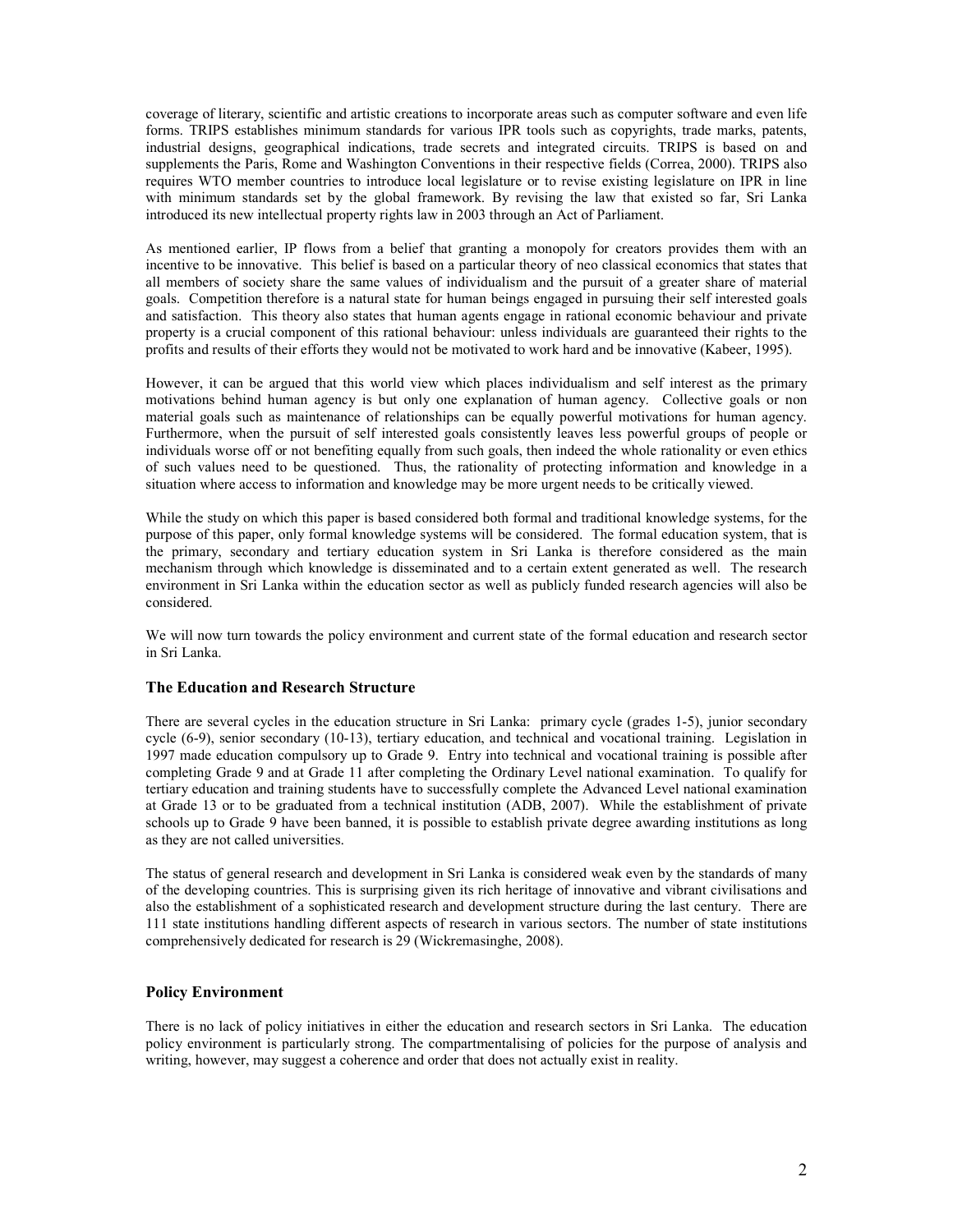#### Education Policy

Sri Lanka is often highly regarded for its high achievements in the education sector. Successive governments invested in the public education system supporting the system with free text books, uniforms, school mid day meals and scholarship programmes. This has enabled Sri Lanka to maintain high literacy rates and near universal primary enrolment rates (this was achieved in the 1990s compared to the goal of 2015 set for most countries) more in line with educational achievements in countries with higher GDP rates. Furthermore, Sri Lanka has also been able to achieve gender equality in the education system with slightly higher enrolment rates for women in secondary and tertiary education (ADB, 2007).

A system of education was in place from pre-colonial times and even the educational policies during the colonial period were generally regarded as progressive, in that education was recognised as necessary and important. As early as in 1906, regulations making schooling compulsory were put in place; for instance the Town Schools Ordinance of 1906 and Rural Schools Ordinance in 1907 were attempts to enforce compulsory schooling and to extend the provision of education (Little, 2003).

The fundamental policy guidelines that shape the education system in Sri Lanka is the Education Ordinance of 1939. While there have been several changes and reforms since then, changes have been made in the form of amendments to the existing Ordinance or as Ministry Circulars. Additionally, there were acts such as the Education Commission Act 9 of 1991 and the National Institute Act 28 of 1985 which basically established specific institutions to implement the broader educational goals of the country. Significant reforms were also undertaken in 1981 and 1997. School attendance was made compulsory for all those between the ages of 5 and 14 years through regulations in 1997 (Wettasinghe, 2006). Connectivity to the outside world is for the first time acknowledged as important in the 1997 reforms and thus IT education was brought into the school curriculum. The National Education Commission (NEC) reviewed the reforms and made further recommendations in 2003 in a policy statement titled Envisioning Education for Human Development. Additionally, the National Plan of Action for the Children of Sri Lanka 2004-2008 has also drawn from the NEC recommendations. The Ministry of Education led Education Sector Development Framework and Programme (ESDFP) (2006-2010) supported by the World Bank also reflect the NEC policy framework. The ESDFP is organised under 4 themes:

- 1. Promoting equitable access to basic and secondary education
- 2. Improving the quality of education
- 3. Enhancing the economic efficiency and equity of resource allocation
- 4. Strengthening education governance and service delivery

The policy statement of the current President, the Mahinda Chinthana, devoted a section to national education in which improving facilities in all schools was emphasised with special mention of facilities for teaching languages, science and technology. The ten year development framework that has been developed based on the President's Manifesto, also emphasises technological skills for economic growth and national development, a focus on equity, quality, efficiency and effectiveness at all levels, to increase participation with a focus on improving facilities for disadvantaged and vulnerable groups and to increase relevance through curriculum reform, introduction of new courses as its goals in the section on education (Department of National Planning, 2006).

However, falling government revenues and increasing competition for resources especially as a result of rising defence expenditure has meant that government expenditure on education has been declining. The proportion of GDP invested in education has been below 3% between 2001 and 2007. What is also noteworthy is that the larger proportion of the education budget has been on recurrent expenditure. Thus, even when the education budget has increased this has been mainly with regard to increases in the recurrent expenditure (Aturupane, 2009).

Higher Education in Sri Lanka has received comparatively lesser policy attention. Higher Education institutions in Sri Lanka are governed by the University Grants Commission which was established in 1978 under the Universities Act No 16 of 1978. There are 15 universities as well as a number of higher education institutions in Sri Lanka. One of the most evident problems with regard to tertiary education system in Sri Lanka is that of the number of students who are eligible for admission to the university, only about 16% actually get admitted (Department of Census and Statistics, 2001). The NEC formulated a National Policy for University Education in 1996 and a Presidential Task Force was appointed to develop an implementation plan. The main action points of the Presidential Task Force were in relation to expansion of university education,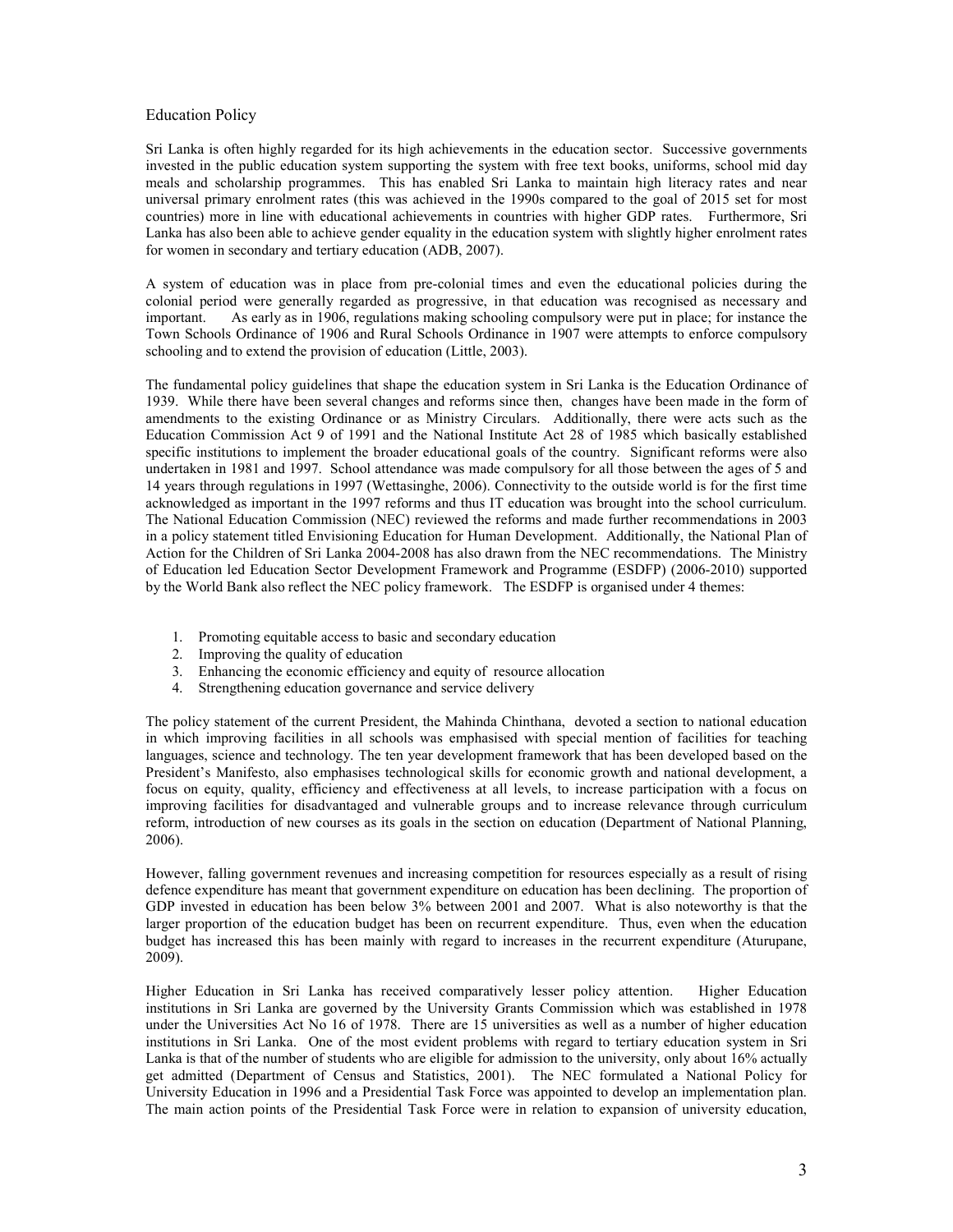diversification on university courses and curricular reform, staff development and career guidance and resource mobilisation (Presidential Task Force Report, 1996). The lack of resources to improve the quality and relevance of courses is a serious constraint within the higher education system. However, all universities are expected to have corporate plans and to introduce programmes to improve quality and relevance of its courses.

Distance education and the use of new technology to make higher education more accessible particularly in the rural areas is gaining momentum. The ADB in particular has been interested in supporting the introduction of ICT in secondary schools and distance education for tertiary education (ADB, 2007). The Secondary Education Modernisation Programme (SEMP) initiated in 1997 and now in its second phase established computer learning centres in 1000 secondary schools. The Distance Education Modernisation Project (DEMP) started in 2003 emphasises the promotion of open and distance learning and has a particular focus on strengthening the Open University of Sri Lanka and also supports 4 universities and 3 professional institutes to prepare material for on line learning (ibid).

#### Research Policy

Sri Lanka, as an island located in a main shipping route and located just next to the great Indian civilisation, was always open to share knowledges, cultures and philosophies from other nations. This has contributed immensely to the advances of ancient Sri Lankan civilisations. However, this very fact of openness to outside world was a disadvantage when viewed from a national innovation point of view. Invasions by outsiders, mainly by South Indians and Europeans, resulted in collapses of evolving civilisations affecting the flow of knowledge from generation to generation. The most prominent was the era of colonisation of 350 years by Portuguese, Dutch and English from 1500 – 1948. The plantation economy that was established during the colonial times dramatically changed the entire social, economic and political landscape of the country handicapping the knowledge base available for innovation in the pre-colonial Sri Lanka. Plantation economy introduced plantation crops against food crops in mass scale and established infrastructure to strengthen the plantation economy. The colonial era can be considered to be continued even after independence in 1948 because the transition of power from English to an elite group of Sri Lankan didn't result in a breakaway from the colonial mindset. The advanced status of irrigation, agriculture, construction, architecture and town planning the country has witnessed during precolonial times. , as a result, has ended up as mere memories of the island nation.

Policy environment of Research and Development (R&D) is provided by a range of sectoral policies such as agriculture, education, environment and natural resources, plantation industries, energy, fisheries and aquatic resources, highways, industry and investment promotion, lands, indigenous medicine, small and medium industries, etc. The overall policy for R&D, however, is provided by the Science and Technology (S&T) policy within the context of Sri Lanka. However, although, attempts to formulate a R&D policy have been undertaken since 1960, it has yet to be adopted. Currently policy directions for R&D come from the Mahinda Chinthanaya which has 13 policy goals in relation to R&D and the proposed National Science and Technology Policy which is currently awaiting Cabinet approval with 10 policy objectives. Both frameworks propose a range of measures to address the main challenges faced by the R&D sector at the moment, namely the lack of state support for R&D (low budget allocation for R&D), lack of highly trained professional in R&D organizations, underdevelopment of higher education and the science base in universities and lack of linkages between R&D institutions, industry and business enterprises (Amaradasa & De Silva, 2001). Proposed National Science and Technology Policy adds new areas such as the sustainable use of natural resources, prioritizing research in water, food, energy and environment and in new technologies (e.g. nanotechnology, biotechnology, information and communication technology, electronics, advanced materials and mechatronics), attention on natural hazards and national security issues into the policy framework. Interestingly for the first time, the need to address IP issues is also mentioned in the proposed policy.

#### Current education and research status and practices

#### Education

As mentioned previously, the disparities between schools with regard to the quality of education they offer and the facilities that are available to the students is a major challenge for the education system. Schools in Sri Lanka are divided into different categories based on the level of education and range of subjects they offer as 1AB, IC, Type 2 and Type 3. Additionally, the Ministry of Education also categorises schools according to the availability of facilities into five levels ranging from more congenial schools to very difficult schools. This categorisation is based on the availability of basic facilities, equipment, space, sanitation, qualified teachers and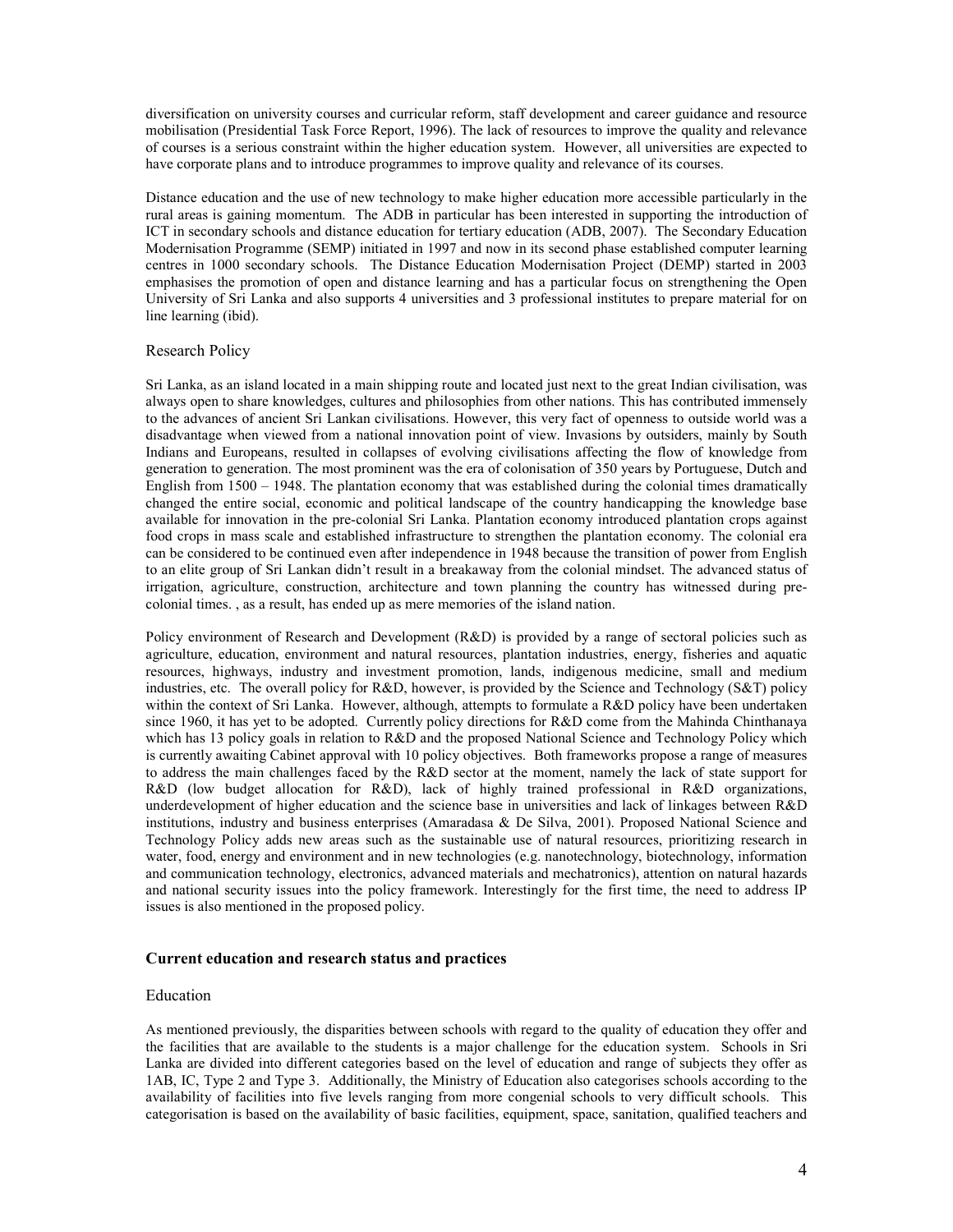location in terms of distance to bus or railway routes. The disparities between the provinces is evident when considering the fact that more than 50% of the most congenial schools are in the Western Province whereas the North and East have only 16% more congenial schools and the North Central Province 17%. The percentage of schools under the category of very difficult is 38% in the North and East, 24% in the North Central Province and only 0.5% in the Western Province. What is even more alarming is that 24% of the more congenial schools do not have libraries and 21% do not have science laboratories. Among the very difficult schools around 80% do not have electricity (Ministry of Education, MDA Report, 2008). Of the schools offering A/L education only 26% offer science stream subjects as an option for students (Amarasuriya,2009).

With regard to educational achievements and performance while Sri Lanka has impressive literacy rates, achievements in other areas are more worrying. Educational performances have been described as 'islands of excellence' with the best universities and schools producing students able to compete with the best in the world while average student performance is much lower than expected. For instance, primary school students have an average mastery of only 37% in the First Language (Sinhala or Tamil) and an abysmally low 10% achieving the targeted level of mastery in English. A mere 1% of children have achieved expected levels of mastery in English writing skills. Mastery in Mathematics is only 38% (World Bank, 2005). Considering that the foundation for education is laid at the primary level, these statistics are extremely worrying.

Educational achievements also reflect rural urban disparities where more than half the students have achieved mastery in Mathematics and First Language in Urban areas whereas in rural areas it is around 35%. 23% of urban children have achieved mastery in the English language whereas it is 7% of children in the rural sector. The differences are also regional with the Western province performing much better than the other regions with the North East, Central, Uva and North Central provinces lagging behind.

With regard to secondary education, examination performance at the O/L examination only about 37% have made the pass grade during the period 1998-2002. The pass rate at the Advanced Level examination during the same period has been between 50-55% (Aturupane, 2009).

The problem of unemployment among educated youth has often been blamed on the education system. While employers claim that youth do not possess the characteristics or qualifications required in the labour market, it is also evident that opportunities for students to acquire these qualifications are not freely available either.

#### Research

Expenditure on Research and Development (GERD) in 2004 was 0.2% according to the latest available statistics. This is in comparison to the 1% recommended for a developing country. The government contributed heavily in National Expenditure on Research and Development in 2004 with a percentage of 67.5% of the total. While foreign funding contributed 22.6% the private sector contribution was a mere 0.6%. National expenditure for R&D by discipline for the year 2004 was as follows. The highest percentage of money was spent for R&D in agricultural sciences (26.3%) and social sciences and humanities (26.3%). Expenditure for natural sciences, engineering and technology and medical sciences were 16.5%, 16.1% and 14.0%., respectively. Out of 4602, the distribution of R&D scientists in the sectors, "higher education", "state" and "private and NGOs" is 62.3%, 31.9% and 5.8%, respectively (NSF 2006). This is in comparison to the 2034 technicians work in "higher education" (30.6%), "state" (51.3%) and "private and NGO" (18.1%) sectors (NSF 2006).

Out of the the main reasons behind the weak status of R&D particularly highlighted are the brain drain of skilled professionals and researchers and the serious lack of funding allocated for R&D both in the state and the private sector. Irrespective of the impressive status of literacy and education the country has failed in the recent history to maintain a critical mass of high quality researchers in the country. The single major reason behind mass scale brain drain and lack of funding allocation is the Sri Lankan conflict. The war has absorbed a significant portion of government money. The professional an the researchers from the Tamil community have left the country as a direct consequence of the war and Sinhala and Muslim professional and researchers have left as a result of lack of career opportunities which in turn is an indirect consequence of the war.

A survey conducted as a part of the OUSL study in 5 leading research institutions in state and non-state sectors, namely, Industrial Technology Institute (ITI) Sri Lanka, National Engineering Research and Development (NERD) Centre Sri Lanka, Hector Kobbekaduwa Agrarian Research and Training Institute (HK-ARTI), National Institute of Library and Information Sciences (NILIS) of University of Colombo and Social Scientists Association (SSA) provide interesting insights into the barriers and possible incentives for a vibrant R&D sector from the researchers point of view.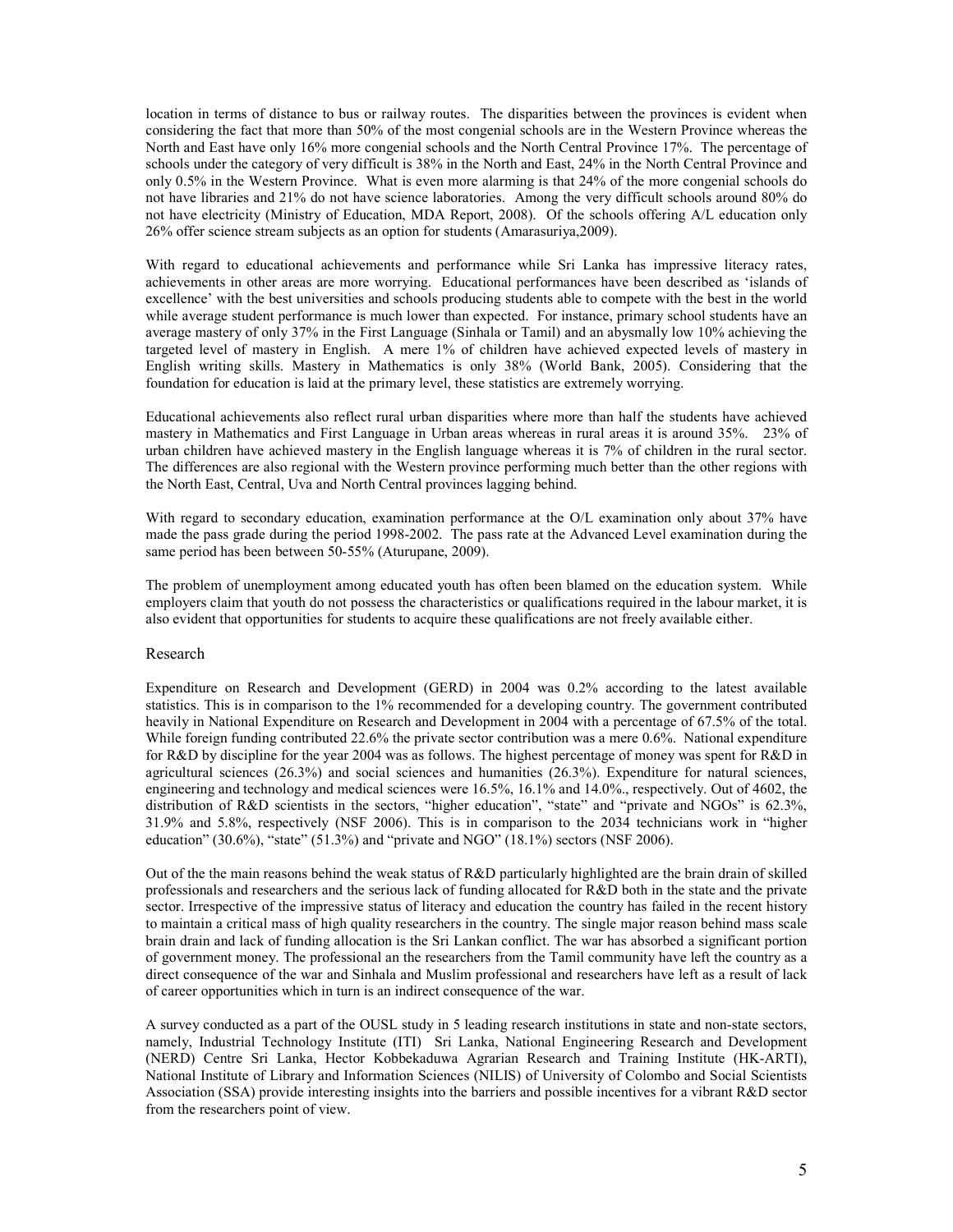Apart from the SSA the four other institutions are state sector institutions and considered to represent in general the state sector mindset of innovation. Table 1 represents the perceptions of the researchers of the five institutions on incentives required to promote a vibrant R&D culture in the field of science and technology and barriers that would restrict such a culture in order of priority.

Table 1: Researchers perceptions on incentives and barriers

| Incentives                                                  | <b>Barriers</b>                                     |  |  |  |
|-------------------------------------------------------------|-----------------------------------------------------|--|--|--|
| Comfortable working<br>$\mathbf{1}$ .<br>for<br>environment | 1. Poor payments and working conditions for         |  |  |  |
| researchers (e.g. internet, library, laboratory)            | researchers                                         |  |  |  |
| 2. Supporting administrative environment within             | 2. Inadequate allocation of funding for the R&D     |  |  |  |
| institutions                                                | sector                                              |  |  |  |
| 3. Reasonably high payments for researchers and             | 3. Limited access to new science and technology     |  |  |  |
| other relevant facilities such as transport, housing,       | innovations and inventions in the rest of the world |  |  |  |
| etc                                                         | 4. Lack of strong intellectual property rights      |  |  |  |
| 4. Recognition for individual contributions in R&D          | protection for inventions such as patents           |  |  |  |
| (e.g. integration with career advancement, awards)          |                                                     |  |  |  |
| social recognition, etc)                                    |                                                     |  |  |  |
| 5. Hope for a prosperous peaceful country in the            |                                                     |  |  |  |
| recent future                                               |                                                     |  |  |  |
| 6. Strong patent protection for the inventor                |                                                     |  |  |  |

(Note: Researchers were asked to prioritize the given answers in accordance with the importance allocated by each individual researcher. When conducting the overall analysis highest marks were given for the first choice and the lowest for the last choice, The total sum of marks for each question was used to draw conclusions)

Improvement in working conditions, supporting administrative environment, reasonably high payments for researchers and recognition of contributions in innovation by means other than IPR protection are all prioritised as useful strategies for promoting innovation at a individual level. Particularly important is to note that the improvement in working conditions and a supportive administrative environment rates above higher salaries as incentives for a dynamic R&D culture. A sustainable solution for the Sri Lankan ethnic conflict could contribute significantly to national innovation through the reduction of defence expenditure and preparation of ground conditions to reduce brain drain and to attract those who have already left the country to come back. Finally, despite the rationale provided by the IPR regime that IPR protection would be the primary incentive for innovation, this was the least important factor identified by researchers.

Given the many challenges to the formal education and research system in Sri Lanka, it is certainly puzzling as to why establishing a strong IP protection regime becomes a priority over responding to all the other issues. For instance, basic infrastructure problems such as insufficient resources to support related costs such as electricity, maintenance of computer labs, cost of software etc have caused initiatives to promote Information and Communication Technology (ICT) to flounder. Students, teachers and researchers have complained of poor internet access (low speed as well as lack of access to computers and internet), language barriers, and restricted access to useful sites as problems that they face with regard to ICT. It is interesting to compare the costs of databases, also as an example, against the funds allocated for libraries.

Table 2: Cost of Databases

| Database Vendor                           | Cost(Rs)         |
|-------------------------------------------|------------------|
| JSTOR (concessionary price for a few      | 0.2 <sub>m</sub> |
| institutions)                             |                  |
| Science Direct                            | 90 <sub>m</sub>  |
| Science Direct (for limited subject area) | $15m - 30m$      |
| <b>Blackwells Synergy</b>                 | 3.2 <sub>m</sub> |
| Wilson Online                             | 5.0 <sub>m</sub> |
| Wiley Inter Science                       | 6.2m             |
| Hein Online                               | 0.05m            |
| <b>EBSCO Host</b>                         | 13.8m            |
|                                           |                  |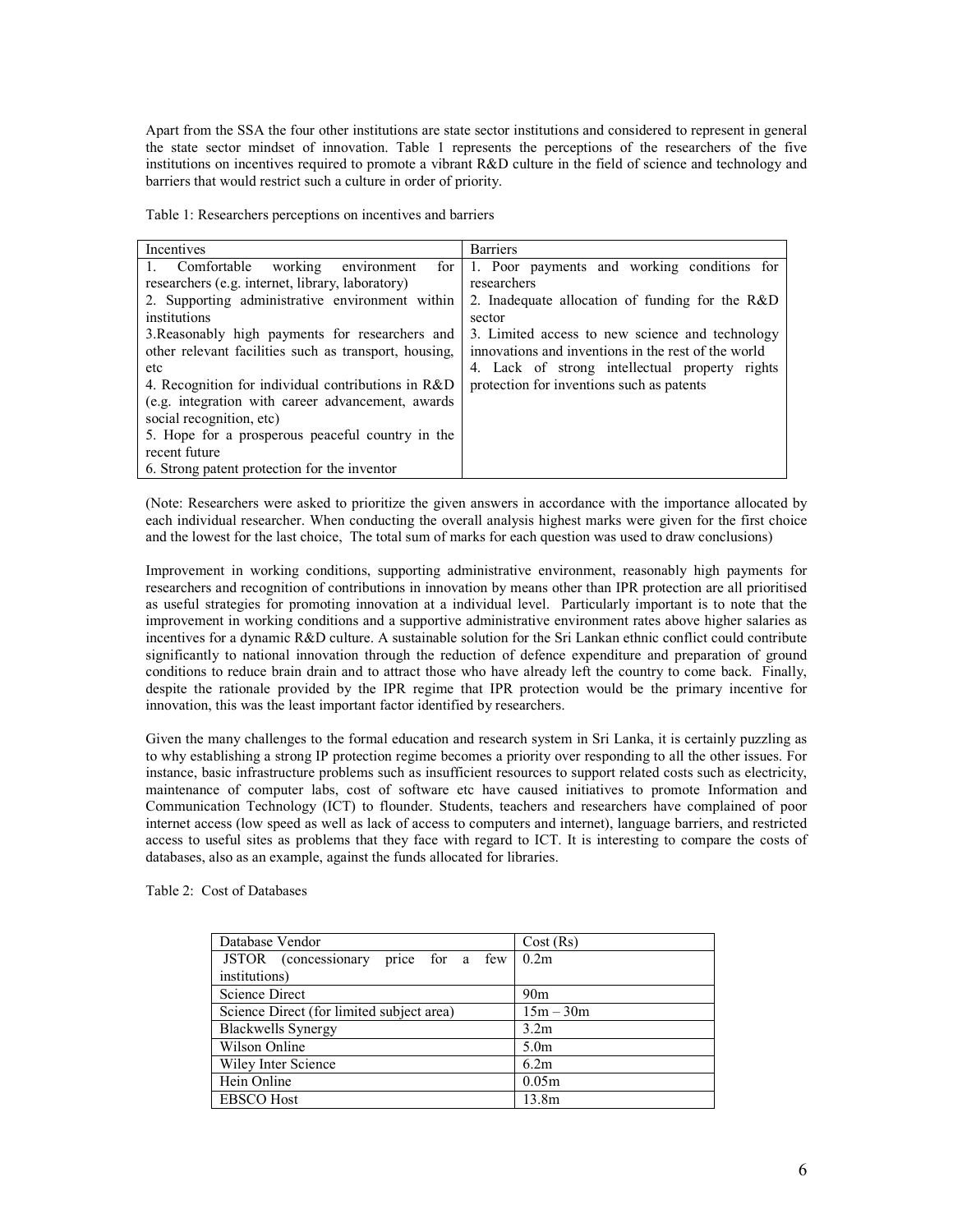The cost of data bases which contain some of the latest research are inaccessible even to the universities due to high cost (See table 2). When we consider as an example the fact that the annual budget for the OUSL library was only Rs 1 million for 2009, the enormity of the challenges that face the education and research system in providing students, staff and researchers with up to date knowledge is clear. The OUSL study also revealed that many of the books that are recommended by the faculty to students are either not available locally and thus have to be bought at a high cost through special orders. Furthermore, resource constraints mean that the number of copies that can be obtained by the library is also limited. In such a situation, photocopying is an important less costly alternative for students and faculty both to access information. Provided below in Table 3 a sample cost comparison for five books with high demand.

| Title                 | No.            | of<br>Cost   | Local cost $(Rs)$ | International    | Ratio of international |
|-----------------------|----------------|--------------|-------------------|------------------|------------------------|
|                       | copies         | Photocopying |                   | Cost             | lowest<br>cost<br>to   |
|                       | at             | (Rs)         |                   |                  | photocopy cost**       |
|                       | library        |              |                   |                  |                        |
| and<br>Roman<br>law   |                | $212 - 531*$ | Unavailable       | £29.99           | 26.2                   |
| Common Law:<br>A      |                |              |                   |                  |                        |
| comparison,           |                |              |                   |                  |                        |
| Akhurst, Michael      |                |              |                   |                  |                        |
| Sociology, Anthony    | 3              | 547-1368*    | Unavailable       | £25.99           | 8.8                    |
| Giddens               |                |              |                   |                  |                        |
| Weber,<br>Marx,       | 3              | 229-573*     | Unavailable       | £22.99           | 18.6                   |
| Durkheim:             |                |              |                   |                  |                        |
| of<br>Formations      |                |              |                   |                  |                        |
| modern<br>social      |                |              |                   |                  |                        |
| Morrison,<br>thought, |                |              |                   |                  |                        |
| Ken                   |                |              |                   |                  |                        |
| Advanced              | 3              | 679-1697*    | 1350.00           | Indian Rs 305.00 | 1.1                    |
| Engineering           |                |              |                   |                  |                        |
| Mathematics, Dass     |                |              |                   |                  |                        |
| Theory<br>and         | $\mathfrak{D}$ | $269 - 672*$ | 747.50            | \$93.00          | 39.7                   |
| Problems<br>of        |                |              |                   |                  |                        |
| Statistics, Spiegel   |                |              |                   |                  |                        |

Table 3: Comparison of photocopying and purchasing costs of recommended texts (sample) at OUSL.

(\* based on the cheapest and most expensive rates for photocopying and \*\* at Rs. 185.2 for 1£, Rs. 114.8 for 1\$ and Rs 2.43 for 1Indian Rupee on the  $6<sup>th</sup>$  June 2009)

The Table shows how prohibitively expensive prices added with restrictions on photocopying seriously restrict access to some of the recommended texts that are available in limited numbers at the library. For example if they are to be bought, the widely used two books on law and mathematics would be 26.2 and 39.7 times higher than the cheapest photocopy cost. What is evident is that the Sri Lankan education and research system faces many challenges not the least being providing students, faculty and researchers access to up to date research and academic information. Developing the knowledge base therefore of the country or ensuring that education is relevant and of high quality becomes seriously difficult. This inevitably has implications for the quality of research the country is able to produce. While the education policy has recognised the need to improve quality and relevance of education, including the need to improve facilities, and national research policy has recognised the need to link education and research Sri Lanka continues to be a knowledge importing country than a knowledge producing country. This also means therefore that the knowledge base of the country is heavily reliant on external sources to set the agenda and priorities. This is clearly not a healthy situation in terms of setting research priorities and making research relevant to the developmental needs of the country.

#### Intellectual Property Regime in Sri Lanka: Scope, duration and economic rights (GoSL, 2003)

Intellectual Property Rights (IPR) tools such as copyrights, patents, industrial designs and trade secrets play in important role when it comes to education and research. The influence of IPR regime is felt from the national IPR legislature as well as the international IPR mechanisms (e.g. conventions, agreements and treaties) to which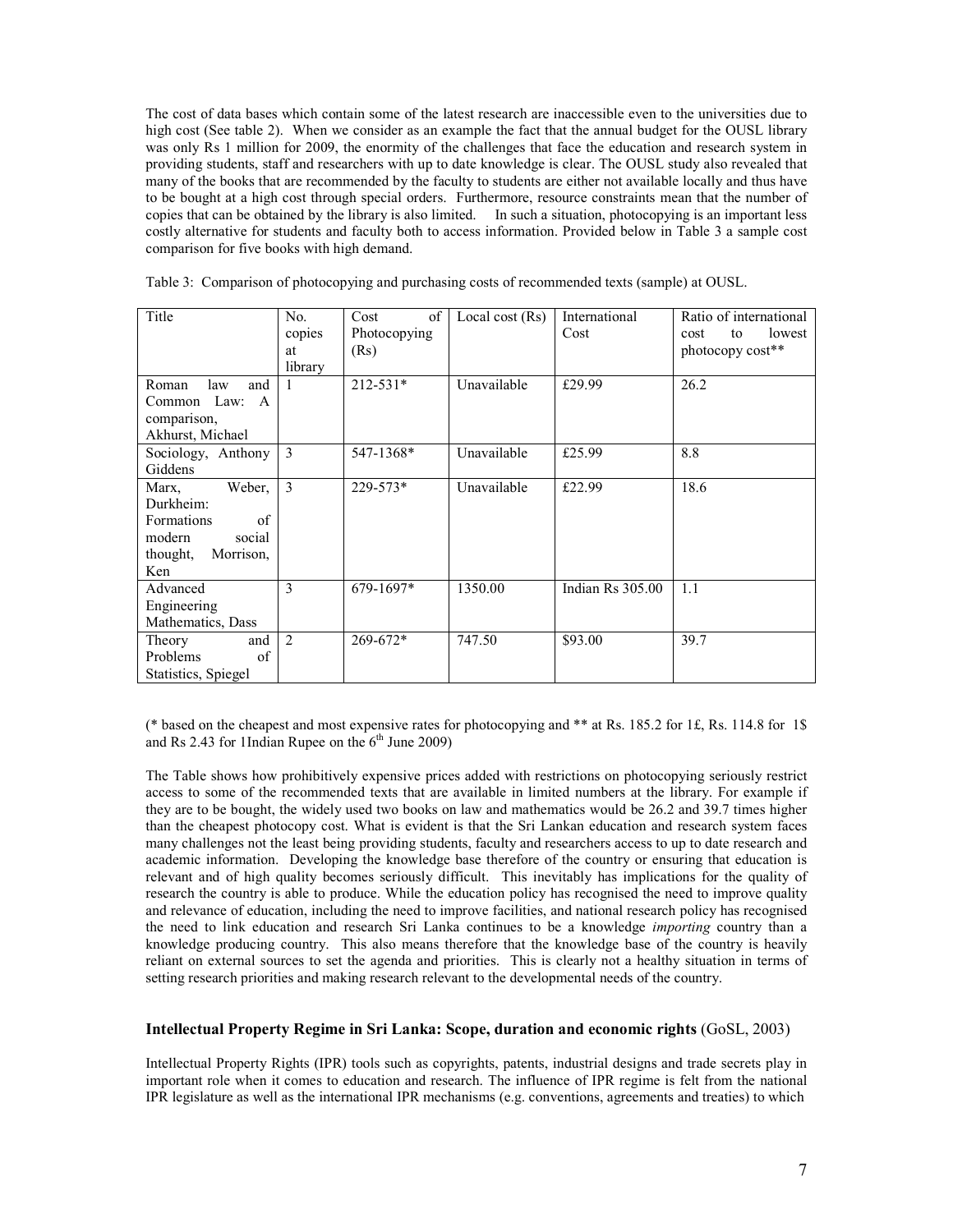Sri Lanka is a signatory. This paper will focus mainly on the Sri Lanka IPR law on copyrights and patents in discussing the conflict between country needs in education and research and the framework of IPR.

In compliance with the minimum standards requirements of the international IPR regime the Sri Lankan Copyright Law is now been expanded to cover the entire spectrum of literary, artistic and scientific domains. The conventional list of copyrightable items such as books, musical work, photography, paintings and dramatic is now added with computer programmes, speeches and sermons, audiovisual works, works of architecture, works of applied art, illustrations, maps, plans, sketches, etc. The derivatives of the above work such as translations, adaptations, arrangements, collections of works and collections of mere data (databases) both in material and electronic form are also copyrightable. Ideas, concepts, principles, discoveries and mere data are, however, not allowed for copyrighting. The list of non-copyrightable material includes official documents and news.

The patents regime can be considered to be wider and allows patenting of any invention that is new, involves an inventive step and is industrially applicable. Patents cover new useful inventions (process, machine, manufacture, composition of matter), or any improvement of an existing invention. The list of non-patentable items include discoveries, scientific theories, mathematical methods, plants, animals, methods for treatment of humans or animal, technology of atomic weapons and inventions that impacts negatively on public order and morality.

In addition to the expanded coverage the strong protection provided as economic rights is also important for a discussion on implications of IPR on access to knowledge. The Sri Lankan copyrights regime provides economic rights to the owners of the above mentioned works for the lifetime of the author and 70 more years in addition to the conventional moral rights. The wide ranging exclusive economic rights include rights for reproduction, translation, adaptation, arrangement or other transformation, importation, public display, public performance, broadcasting and public distribution through sale, rental and export, etc. Patent law provides the owner of the patent exclusive rights to make, use, sell, offer for sale, export and import the claimed invention for a period of 20 years from the application filing date.

#### Flexibilities and Fair use

Flexibilities and spaces for fair use are incorporated in the international intellectual property rights regimes by considering the development requirements of the developing and the least developed countries that are challenged by the strong protection offered for intellectual innovation. The flexibilities and spaces for fair use are a result of hard fought campaigns by the developing country groups in multilateral forums of negotiations (Jawara & Kwa, 2003; Wallach & Woodall, 2004). Sri Lankan intellectual property rights law is an example of rather strange scenario of not using most of the important flexibilities and fair use measures offered in copyrights for developing countries. While some flexibility has been included with regard to patents, there is room for more flexibility given the developmental state of the country.. It is interesting to investigate why this disparity of non-using flexibilities for copyrights and using of them them for patents has happened. Literature on IPR and traditional seeds provides us with a comprehensive explanation (Gunawardena 2006, Rajepakse 2007). The draft Intellectual Property Rights Bill that was presented for public comments in 2002/03 did not, in fact, carry the incorporation of flexibilities and fair use measures for patents that appear in the current Act. It was the challenges presented by civil society groups at the Supreme Court from the angles of public health and patenting of living beings and arguments to the effect that the Bill could be considered unconstitutional on the above basis that led to the inclusion of these measures. The current status of the copyrights law, hence, poses the most significant challenge for access to knowledge in education and research. The Sri Lankan copyrights legislature can be considered to be quite strong compared to the minimum requirements expected by the international copyrights instruments as well as the copyrights law of many of the countries in the Asia-Pacific region (with reference to CI 2006 and GoSL 2003). While the Sri Lankan copyrights law does not take full use of important flexibilities and fair use measures such as "teaching exception", "compulsory licensing" and "parallel imports" patent legislation on the other hand significantly restrict patenting of living beings and maintain flexibilities such as "compulsory licensing" and "parallel imports" thanks to the challenges posed by civil society groups as mentioned above.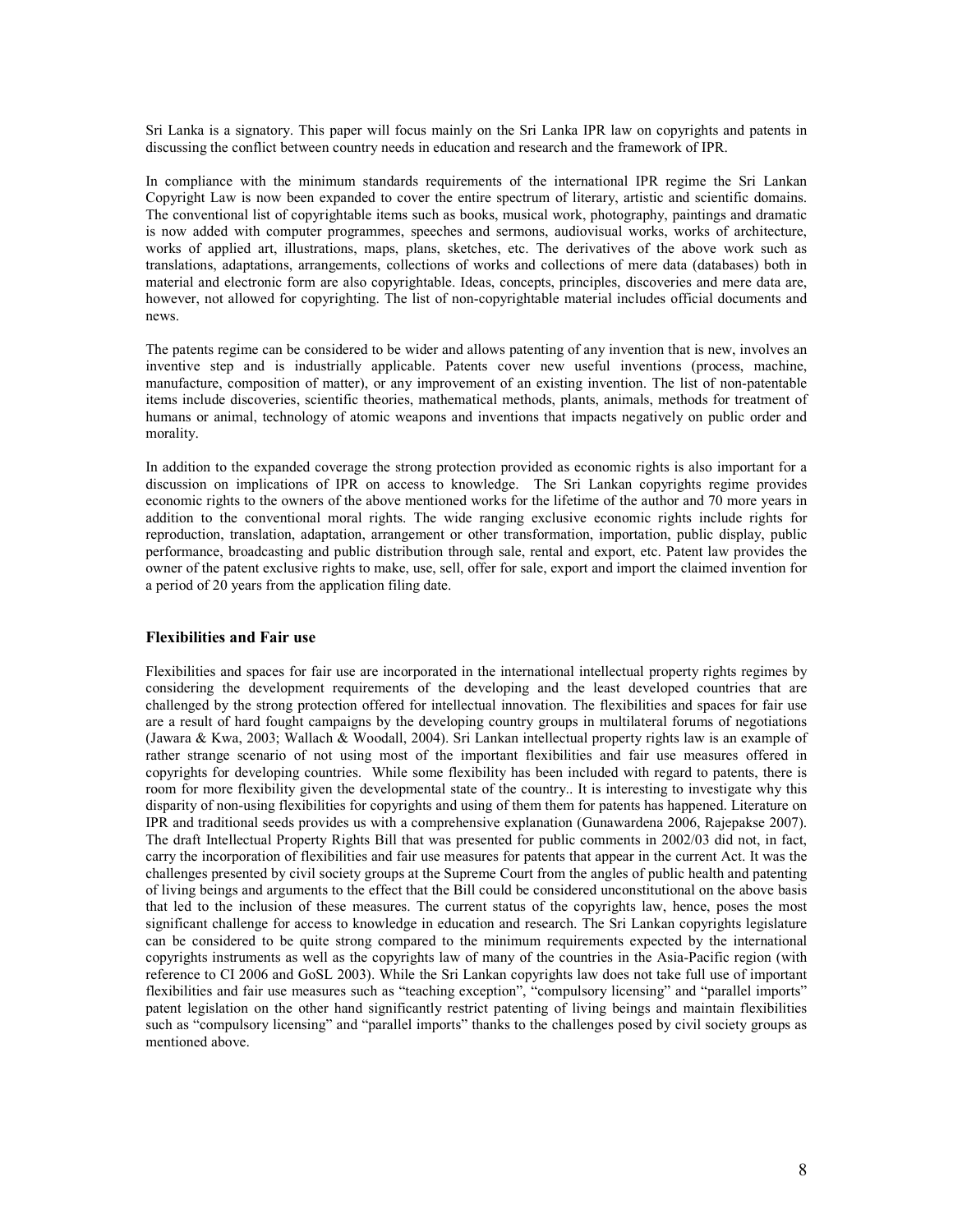## IPR implications for accessing knowledge in regard to education and research

## Copyrights

The reality at the moment in Sri Lanka is that the full implementation of copyright law would both make a significant percentage of the Sri Lankan population liable for prosecution leading to either fines or imprisonment or both. The unaffordable costs of proprietary software, books and CDs has resulted in a situation where accessing knowledge in education and research is dependent comprehensively on 'pirated' software and CDs and books and other copyrighted literature obtained through illegal means or by violating the law with respect to photocopying. However, there is no reason to believe that a fully implemented monopoly right regime such as copyrights and patents would lower the cost of copyrighted material.

We discuss below the implications of the strong copyright protection offered by the Sri Lankan law on access to knowledge in education and research in relation to five specifc flexibilities and fair use measures that affect education and research. It should be noted that these five measures do not cover the whole range of measures available. Flexibilities offered by the international IPR regime are defined, within the context of this paper, by the Berne Convention for the Protection of Literary and Artistic Works, 1986 and the revision of it in 1971, TRIPS Agreement and World Intellectual Property Office (WIPO) Copyright Treaty (WTC), 1996. The Berne Convention, however, provides guidelines for detailed flexibilities as the convention covering copyrights in a comprehensive manner.

a. Teaching exception: By considering the adverse implications of protection on access to knowledge, certain aspects of copyrights regimes are allowed to be violated for the purpose of teaching. The Berne Convention allows the use of full copies of copyrighted work in unrestricted numbers in reproduction, translation, adaptation, communication to public, etc. While countries such as Indonesia and Philippines make full use of that facility, Sri Lanka restricts the use of the teaching exception to reproduction and communication to the public (performance and display of work) and restricts reproduction to only "a short part" of the full work (by the way of illustration, in writing or sound or visual recording). Performance and display of work is limited to government and non-profit institutions and confined to classrooms. Photocopying of a whole work is restricted even if it is for teaching purposes and photocopying is not allowed at all for distance education. This happens in a context where the Berne Convention does not differentiate between distance education and face to face teaching. As a mode of teaching that depends heavily on printed material to provide information to its student population the special prohibition of the use of photocopying for distance mode poses a severe restriction. Education institutions that serve direct or indirect commercial gains are also excluded from the teaching exception for photocopying (CI, 2006; GoSL, 2003).

b. Compulsory licensing: The Berne convention allows compulsory licensing for translations and for reproduction of copyrighted work under conditions of national importance. While countries such as Mongolia and Philippines make use of compulsory licensing for both translations and reproduction and Thailand for translations, Sri Lanka has neglected this facility. Compulsory licensing allows a country to translate or reproduce copyrighted work without the consent of the rights holder. The current Sri Lankan IPR law, in fact, had removed the facility offered in 1979 legislation to allow translation of copyrighted work into local languages if translations are not done by the owner within a ten year period. As a country that depends heavily on the limited amount of books available in Sinhala and Tamil languages for knowledge in education and research, not taking advantage from the compulsory licensing flexibility is a costly lapse (CI, 2006; GoSL, 2003).

c. Parallel imports: Parallel import is a flexibility offered to import copyrighted work through cheaper sources. National law can allow parallel imports by restricting the right of the author only to the first distribution of work. Even though many serving at higher education institutes and research institutes use this mode as a way to get quality, expensive and unavailable books for cheaper prices strict implementation of the law would close that avenue of accessing knowledge. The current law only allows importation of a single copy of a work by a physical person for his/her own personal purposes (CI, 2006; GoSL, 2003).

d. Fixation of material form: Under the Berne Convention the national law of a country can limit the scope of copyrighted work to "material form". This allows countries to define narrowly the meaning of "material form" and leave digital material out of the copyright regime. In a context where access to software is a serious issues as a result of copyrights law one would wonder why the flexibilities offered under international mechanisms were not used (CI, 2006; GoSL, 2003).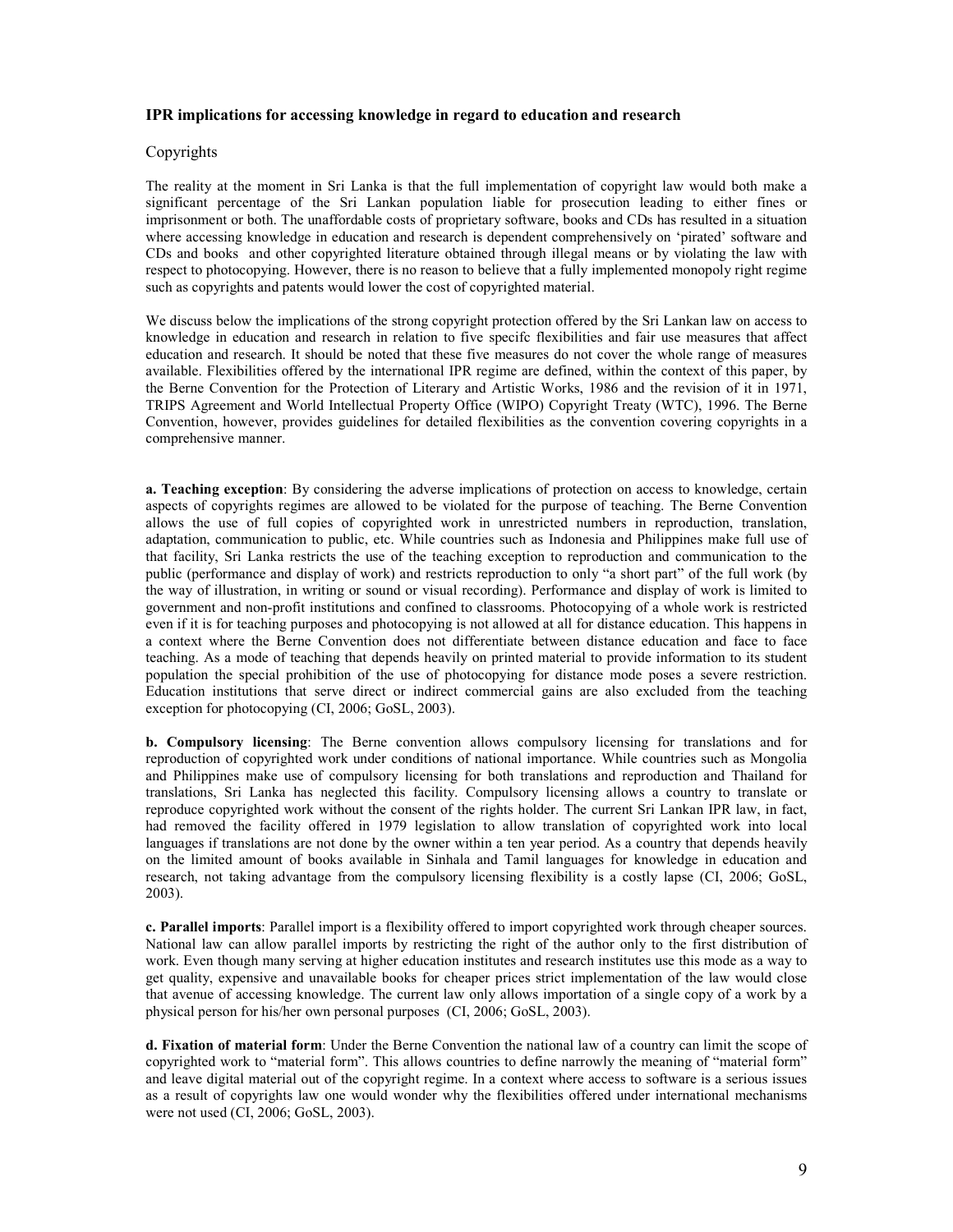e. Anti-circumvention: Certain (technical) measures can be used to undo technological protection provided for copyrighted work and the application of these measues is called "circumvention" within the context of the Sri Lankan law. Sri Lanka has introduced strong anti-circumvention measures irrespective of the fact that Sri Lanka is not a party to WCT. This restricts Sri Lankans using circumventive measures even when legitimate access is restricted by the copyright holder through technical means. This is now the general case in the world with many of the sites where money is charged or access is restricted. Implementation of the law would affect development in open source and means of providing access to disabled<sup>2</sup>. India, Kazakhstan, Mongolia, Philippines and Thailand have not incorporated circumventive provisions in copyrights legislation (CI, 2006; GoSL, 2003).

It is also important to discuss the status of library use, treatment offered for those with special needs (the visual and hearing impaired for example) and the use of software and internet.

Library use : The Sri Lankan copyright law doesn't allow libraries even if they are run by schools, education institutions or research institutions to reproduce a few copies for its own use. Only when the single permanent copy available is lost and when such a copy is not possible to be obtained under reasonable conditions, is another library allowed to supply a reproduced copy. When considering the restrictions of money allocated for libraries in educational institutes and the size of the student population catered to within Sri Lankan educational institutions this can be considered a restriction with strong negative implications from an access to knowledge perspective. Conditions of not allowing the reproduction of whole copies and restricting photocopy facilities offered by libraries only for "private research" (when it comes to research) are also concerns. If "private research" is interpreted as research conducted by an individual or a group of individuals for their own personal benefit, the logic of excluding research from the facility that is being conducted with objectives beyond personal benefit and for the benefit of the society, is not clear. Not reserving direct and indirect provisions to access copyrighted databases for education and research purposes is another area that affects libraries in a significant way draining vast amounts of money out from the small allocation of funds. .

Prohibition of the right for photocopying for distance education impacts strongly the libraries located within distance education institutions where a large number of students have to compete for a limited number of original copies of recommended books that are either expensive or not available for sale in Sri Lanka. With its unclear status of the possibility of belonging to the category of institution that serves any direct or indirect commercial gain the Library and the whole institution of the Open University of Sri Lanka is affected negatively from this restriction on photocopying. These restrictions becomes even more puzzling when the Sri Lankan education policy is taken into consideration where promotion of distance education is identified as one of the main policy guidelines.

People with special needs : No special reservations are made in the Sri Lankan copyright law for the education and research requirements of people with special needs. This too happens within a context where catering of marginalized is one of the main objectives of the current education policy<sup>3</sup>. Equal access to all including the disabled is one of the features of Sri Lankan education policy. This is supported by the disabilities policy which advocates for an inclusive approach to education. In order to implement these policies, providing educational materials in formats that students with disabilities can access would be key. However, disability has not been considered as an exception in local copyright law

Use of software and internet : While the government policy objectives on Information and Communication Technology is ambitious, the copyright law on computer software is extremely strict compared even with the law for other copyrighted material. Computer software is excluded from the teaching exception. The strict interpretation of the Sri Lankan copyright law does not allow the use of internet at all for its users when it defines "reproduction" as making of one or more copies of a work or sound recording in any material form,

 $\overline{a}$ 

<sup>&</sup>lt;sup>2</sup> Presentation on "Formal Education" held by the Open University of Sri Lanka on the  $30<sup>th</sup>$  April 2009 at the workshop to present findings from the study on Intellectual Property Protection and Access to Knowledge Initiatives in Sri Lanka

<sup>&</sup>lt;sup>3</sup> Presentation on "Formal Education" held by the Open University of Sri Lanka on the  $30<sup>th</sup>$  April 2009 at the workshop to present findings from the study on Intellectual Property Protection and Access to Knowledge Initiatives in Sri Lanka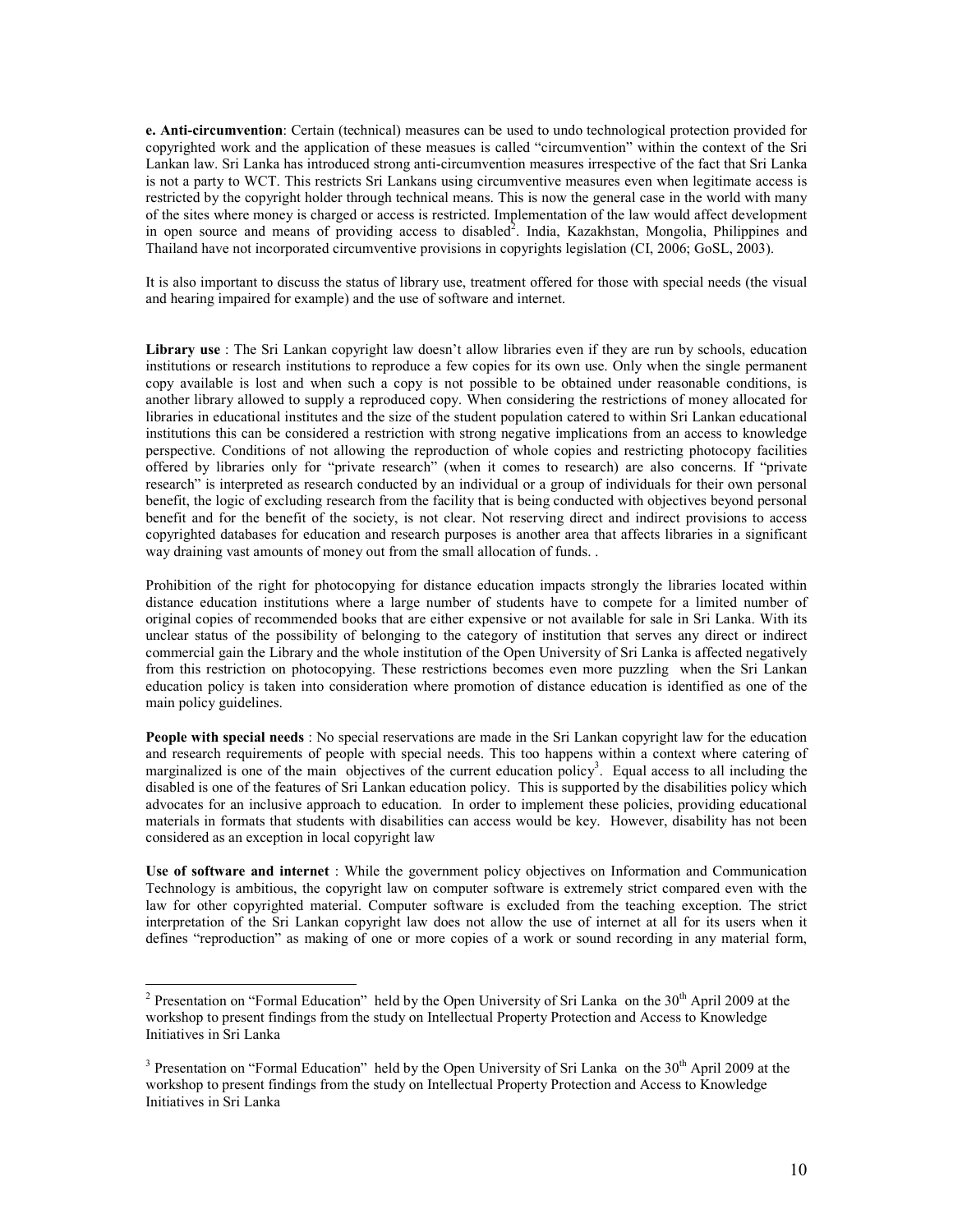including any permanent or temporary storage of a work or sound recording in electronic form and does not allow the user of reproduction of such copies $4$ .

#### Patents

Two important provisions from an access to knowledge perspective that is offered by the patent regime is the need of disclosure of details with respect to patent that is being applied and the exception given to exploit a patent for scientific research. This in theory seems a sufficient condition to ensure the access to knowledge aspects in research and also in education. However, the unavailability of patent disclosures as a public document and the restrictions imposed by Intellectual Property Offices in obtaining patent details seriously hinder the use of 'disclosed' details in enhancing access to knowledge particularly for research purposes. Exclusive rights provided for the owner of the patent for 20 years for a wide range of functions make the flexibility available for research purposes less meaningful. It also makes the researcher vulnerable of infringement of the rights of patent holder if the developed product is still considered to fall within the regime of rights of the owner of the patent (Boldrin & Levine, 2008). The use of flexibilities and fair use measures by the Sri Lankan patent law such as "parallel imports" and "compulsory licensing" measures in the face of anti-competitive practices, "national emergencies", "extreme urgencies" and for public non-commercial use seems to compensate to a certain extent adverse implications of international patent regime.

The Proposed National Science and Technology Policy, however, seems to miss the important role played by "access to knowledge" as a fundamental pre-requisite in generating capacity for innovation. Policy objective 8 of the policy targets of developing a culture of innovation and Intellectual Property and ensure the protection of IPR. IPR, according to the Policy, seems identified exclusively with patents and the fact that IPR also includes copyrights and trade secrets and copyrights and trade secrets, in return could restrict access to knowledge was not given enough thought. This lack of awareness on wide ranging implications of IPR has in fact created the situation where the National S&T Policy Objective 8 on IPR stays in conflict with several other Policy Objective of the same Policy document. Challenged in particular are the Policy Objectives to provide access and opportunities for all citizens in science education and research<sup>5</sup>

#### Conclusions

Challenges faced within the education and research sectors in Sri Lanka as discussed above are considerable. While Sri Lanka has achieved the target of providing equal access to education in the most fundamental meaning of the word, the huge disparities in the quality of education among the various establishments as well as problems in improving the overall quality and relevance of the education system to be able to produce the kind of educated citizens the country needs means that on many levels the Sri Lankan education system is in a serious state of crisis. Education and research are key areas for the development of a strong independent country that has the skilled population to make correct choices, select development priorities and choose what is appropriate for the country. The population needs to be not only technologically savvy but also possess the analytical and critical skills that are necessary to take the country forward. In order to do this there is a need for skilled personnel and appropriate facilities. Furthermore, research is needed to guide policy and ensure that it is applicable and relevant to country needs.

However, it is clear that Sri Lanka is woefully short of being able to produce the kind of educated personnel that is required or to conduct the research that is needed. That Sri Lanka has been able to achieve what she has is due to the investment made in education in the past and the dedication and skills of an older generation of educationists and researchers. Today we face a tremendous gap in leadership when it comes to these sectors. Tragically this is not because of anything in the capacity of its people but due to an education and research structure which restricts the information that is available and kind of knowledge that can be generated. Currently, Sri Lanka is highly dependant on external sources and as a result the ability and even space to consider which of the external inputs are most appropriate is limited. This has serious implications for production of knowledge in Sri Lanka.

 4 Ibid

<sup>&</sup>lt;sup>5</sup> Presentation on "Innovation" held by the Open University of Sri Lanka on the  $30<sup>th</sup>$  April 2009 at the workshop to present findings from the study on Intellectual Property Protection and Access to Knowledge Initiatives in Sri Lanka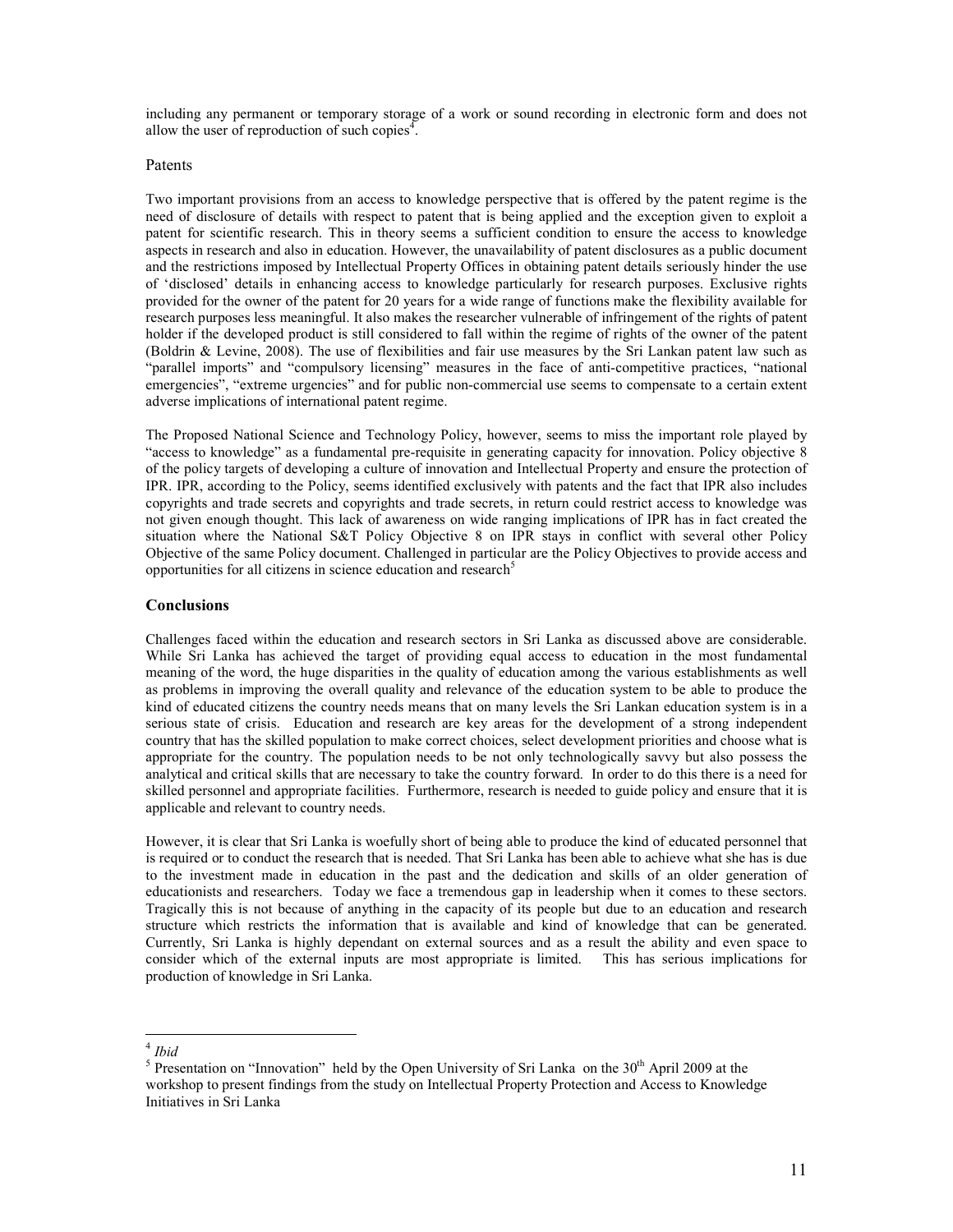While IPR is not primarily responsible for the state of education and research in the country, even from within an IPR regime, it would have been logical to ensure that the IPR regime that is put in place does not place further restrictions to A2K. Given that the international regime allows for flexibilities based on the development state of the country, why local policy makers decided to go beyond even developed countries in restricting the flexibilities and fair use measures especially for education and research is to go against the very principles of the Sri Lankan education system.

Clearly the priority of the country should be to strengthen access to knowledge not to restrict it. The rationale behind the local IPR regime becomes even more incomprehensible when as discussed earlier it contradicts many policy goals and objectives in national education and research. It shows that policy makers have little regard beyond their own special area of expertise to ensure that national policies are consistent and supportive of each other.

What is of immense concern is the fact that the public at large and even academics and those directly affected remain unaware of the implications of IPR. IPR is considered as a protection of inventors and the argument that IPR promotes innovation has been accepted without question. However, the more serious implications and repercussions have not become part of public or even more specialised discussion. This is an area that needs attention and pressure needs to be brought either to challenge or change existing laws to suit the needs and conditions of the country.

#### References

- ADB (2007). Sri Lanka Country Assistance Programme Evaluation, Education Sector, Operations Evaluation Department, ADB
- Amaradasa R and De Silva M (2001). Evolution and Structure of Science & Technology in Sri Lanka. Sage Journals Online, Vol 6 (1)
- Amarasuriya H, Mayer, M and Gundazz C (2009). Rethinking the Nexus Bewteen Conflicat and Youth Unemployment, International Alert
- Aturupana H (2009). The Pearl of Great Price: achieving equitable access to primary and secondary education and enhancing learning in Sri Lanka Consortium for Research on Educational Access, Transitions and Equity ; University of Sussex. Centre for International Education ; University of London. Institute of Education, research monograph no 29 2009
- Boldrin M and Levine D ( 2008). Against Intellectual Monopoly. Cambridge University Press, Cambridge
- CI (2006). Copyrights and Access to Knowledge: Policy Recommendations on Flexibilities in Copyrights Law. Consumers International, Kuala Lumpur
- Correa C (2000). Intellectual Property Rights, the WTO and Developing Countries: The TRIPS Agreement and Policy Options, Zed Books, London/NY and Third World Network, Penang
- Department of National Planning, Ministry of Finance and Planning, A Ten Year Horizon Development Framework 2006-2016
- Mahinda Chinthana (2005). New Vision for Sri Lanka
- GoSL (2003). Intellectual Property Act, No. 36 of 2003. Parliament of the Democratic Socialist Republic of Sri Lanka, Colombo
- Gunawardena J (2006). Chapter III: Traditional Crop Varieties, Intellectual Property Rights and International Conventions in An Uncertain Future: Traditional Plant Varieties and their Crop Wild Relatives in Sri Lanka. Law & Society Trust, Colombo
- Jawara F and Kwa A (2003). Behind the Scenes at the WTO: The Real World of International Trade Negotiations – Lessons from Cancun. Zed Books, London
- Kabeer N (1994). Reversed Realities: Gender Hierarchies in Development Thought, Kali for Women, New Delhi
- Little A (2003). Education for All: Policy and Planning Lessons from Sri Lanka, Education Research Papers, DFID, UK
- Ministry of Education, Sri Lanka 2008, Education for All, Mid Decade Assessment Report Sri Lanka, Ministry of Education

Presidential Task Force Report on University Reform 1998

Rajepakse R (2007). Law and Policies in Sri Lanka relating to Protection of Plant Generic Resources In Our Common Heritage? Farmers' Rights to Plant Generic Resources in Sri Lanka. Law & Society Trust, Colombo